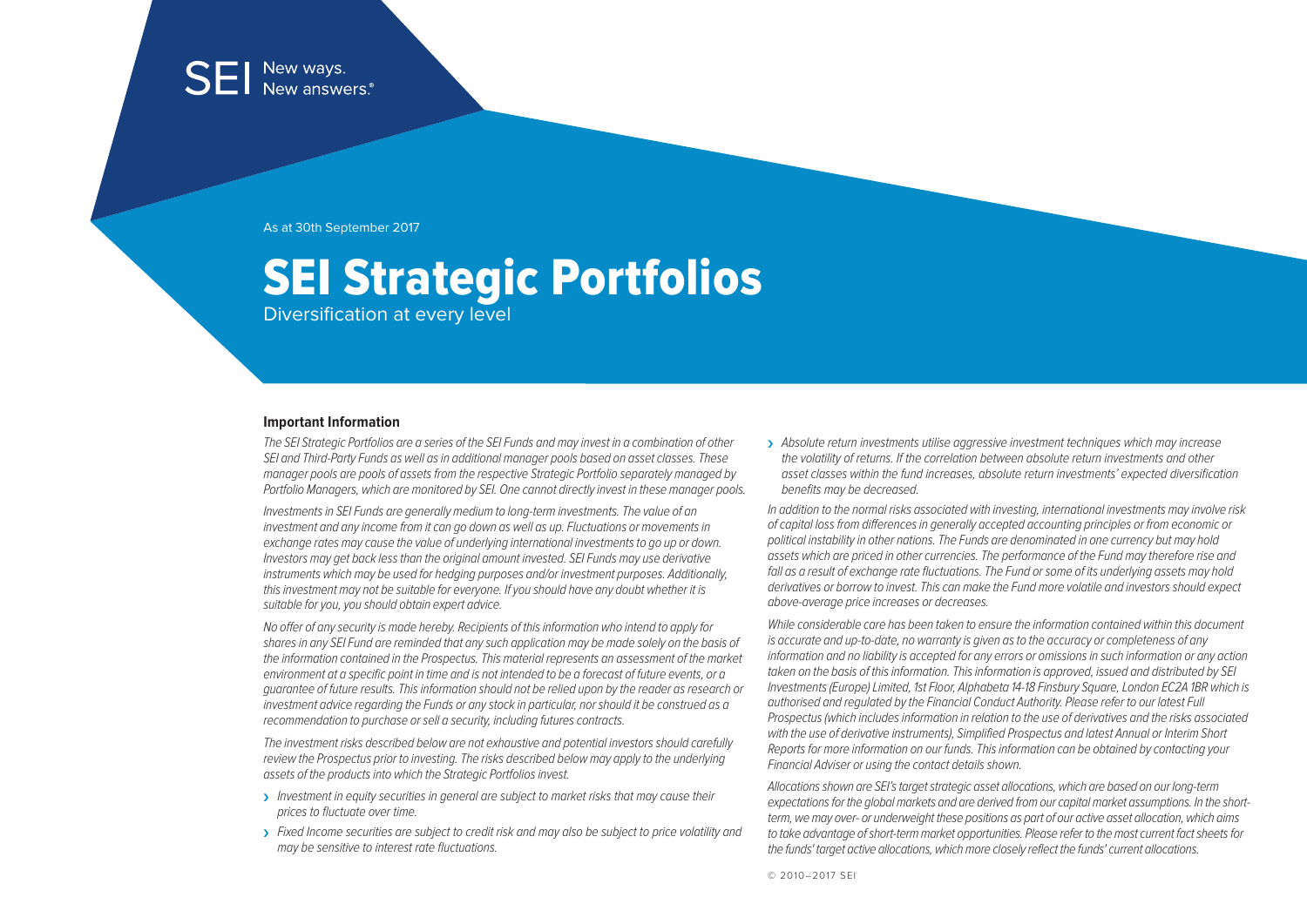#### Defensive Fund

The investment objectives of the SEI Defensive Fund aim to protect against the risk of a significant loss of capital while providing an opportunity for income and capital growth.



\*The absolute return asset class aims to exploit active management opportunities that are not always accessible in conventional asset classes, such as equity, fixed interest, or cash. This could involve, for example, inves (betting on price appreciation) and short positions (betting on price depreciation), to help generate profits or protect capital in both rising and falling markets.

†Holdings information as at 30/09/2017.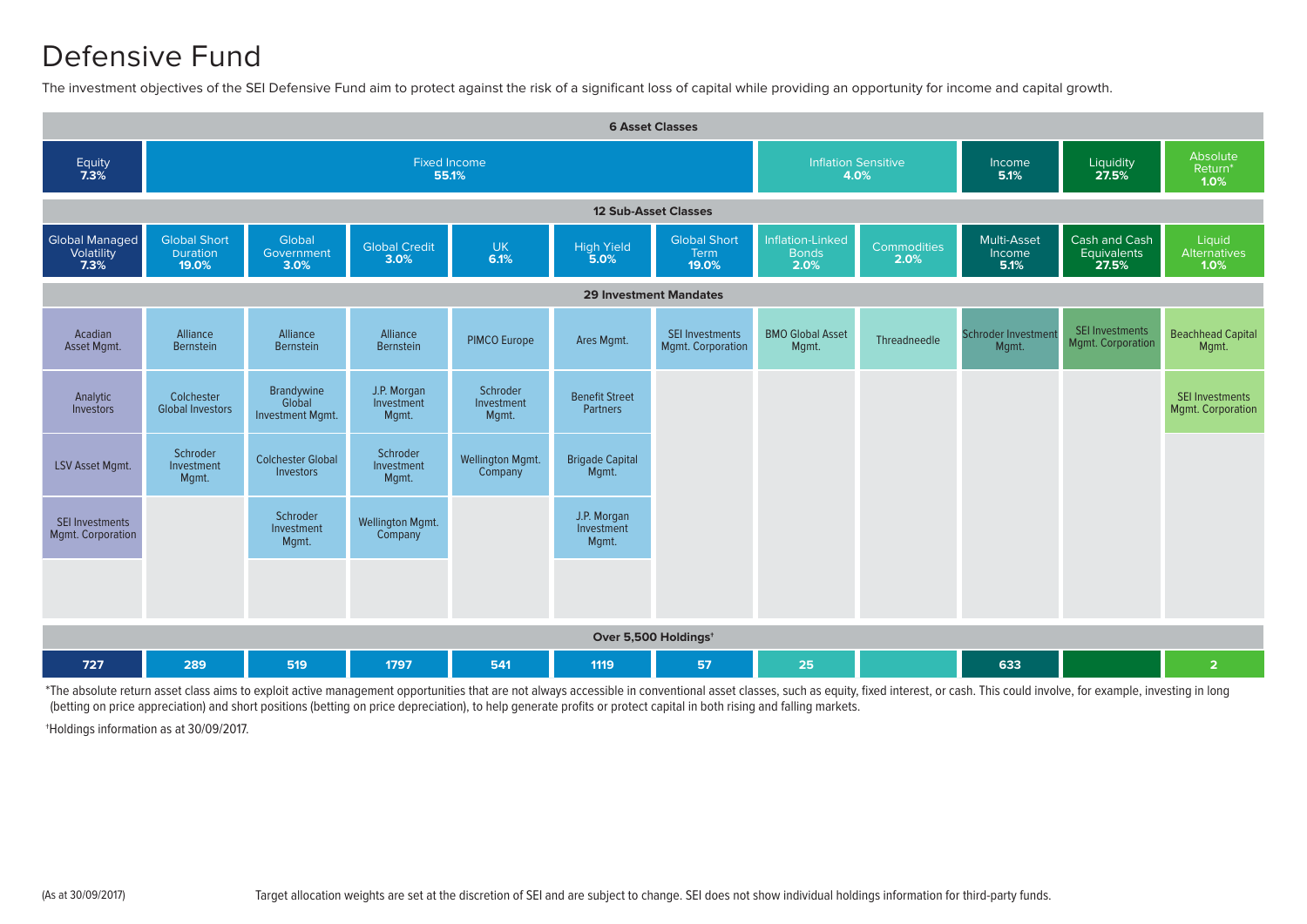#### Conservative Fund

The investment objectives of the SEI Conservative Fund aim to protect against the risk of a significant loss of capital and provide the opportunity for a conservative level of capital growth and income.



\*The absolute return asset class aims to exploit active management opportunities that are not always accessible in conventional asset classes, such as equity, fixed interest, or cash. This could involve, for example, inves (betting on price appreciation) and short positions (betting on price depreciation), to help generate profits or protect capital in both rising and falling markets.

†Holdings information as at 30/09/2017.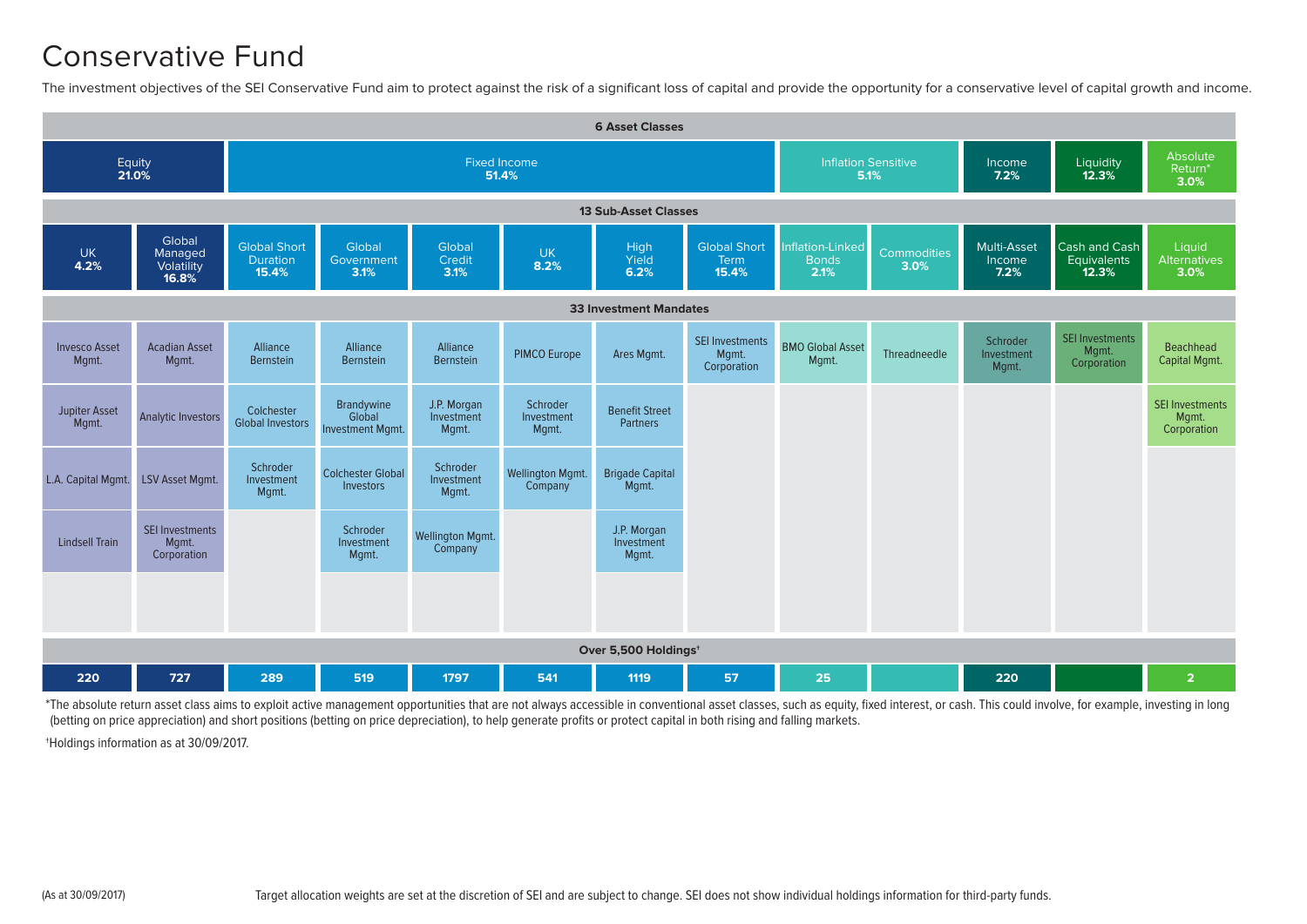#### Moderate Fund

The investment objectives of the SEI Moderate Fund are to provide the opportunity for a moderate level of capital growth and income while lowering the risk of a significant loss of capital.



\*The absolute return asset class aims to exploit active management opportunities that are not always accessible in conventional asset classes, such as equity, fixed interest, or cash. This could involve, for example, inves (betting on price appreciation) and short positions (betting on price depreciation), to help generate profits or protect capital in both rising and falling markets.

†Holdings information as at 30/09/2017.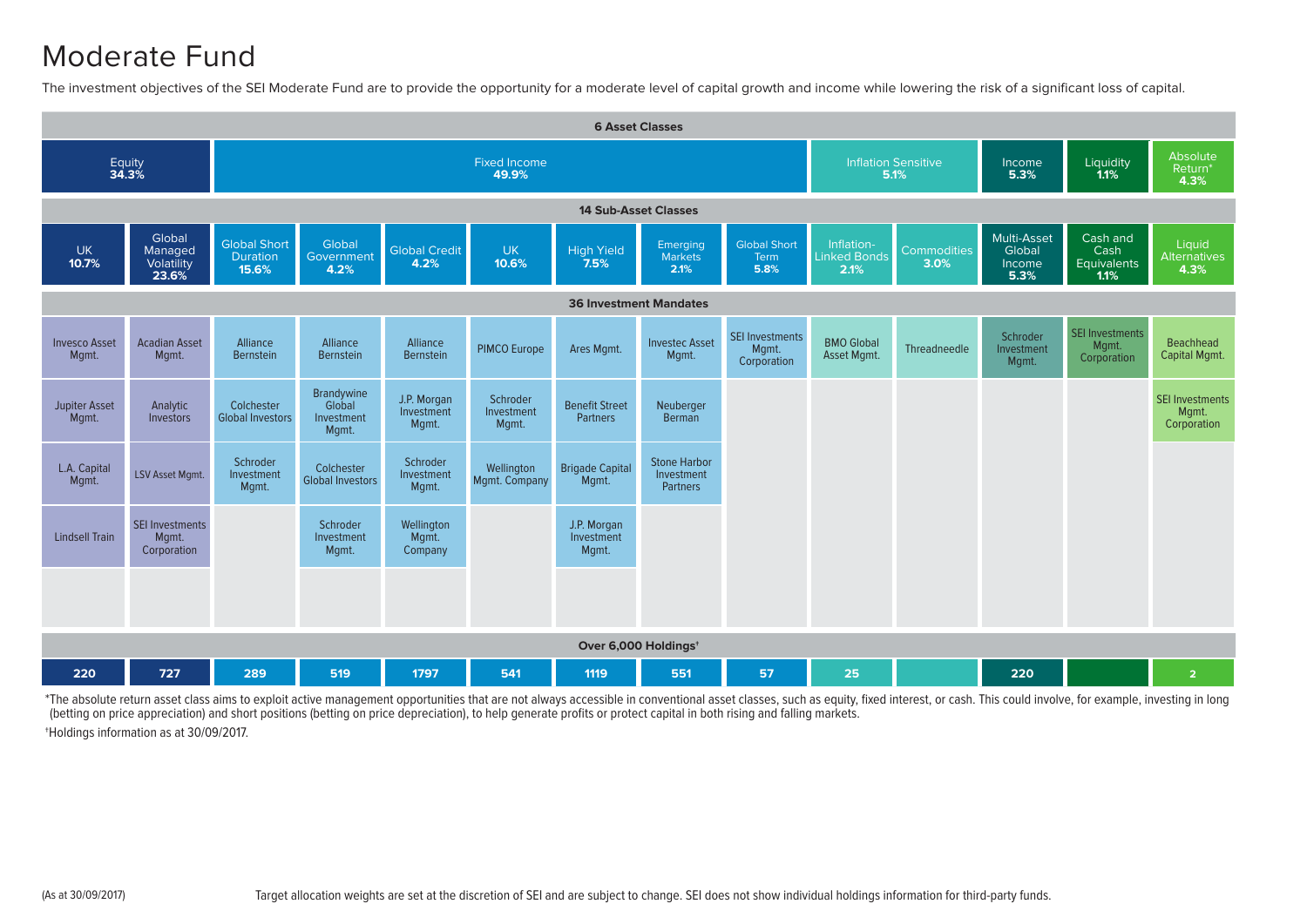## Core Fund

The investment objectives of the SEI Core Fund are to provide the opportunity for capital growth and income in line with global equity and fixed-income markets whilst seeking to manage the respective risks.



\*The absolute return asset class aims to exploit active management opportunities that are not always accessible in conventional asset classes, such as equity, fixed interest, or cash. This could involve, for example, inves long (betting on price appreciation) and short positions (betting on price depreciation), to help generate profits or protect capital in both rising and falling markets. †Holdings information as at 30/09/2017.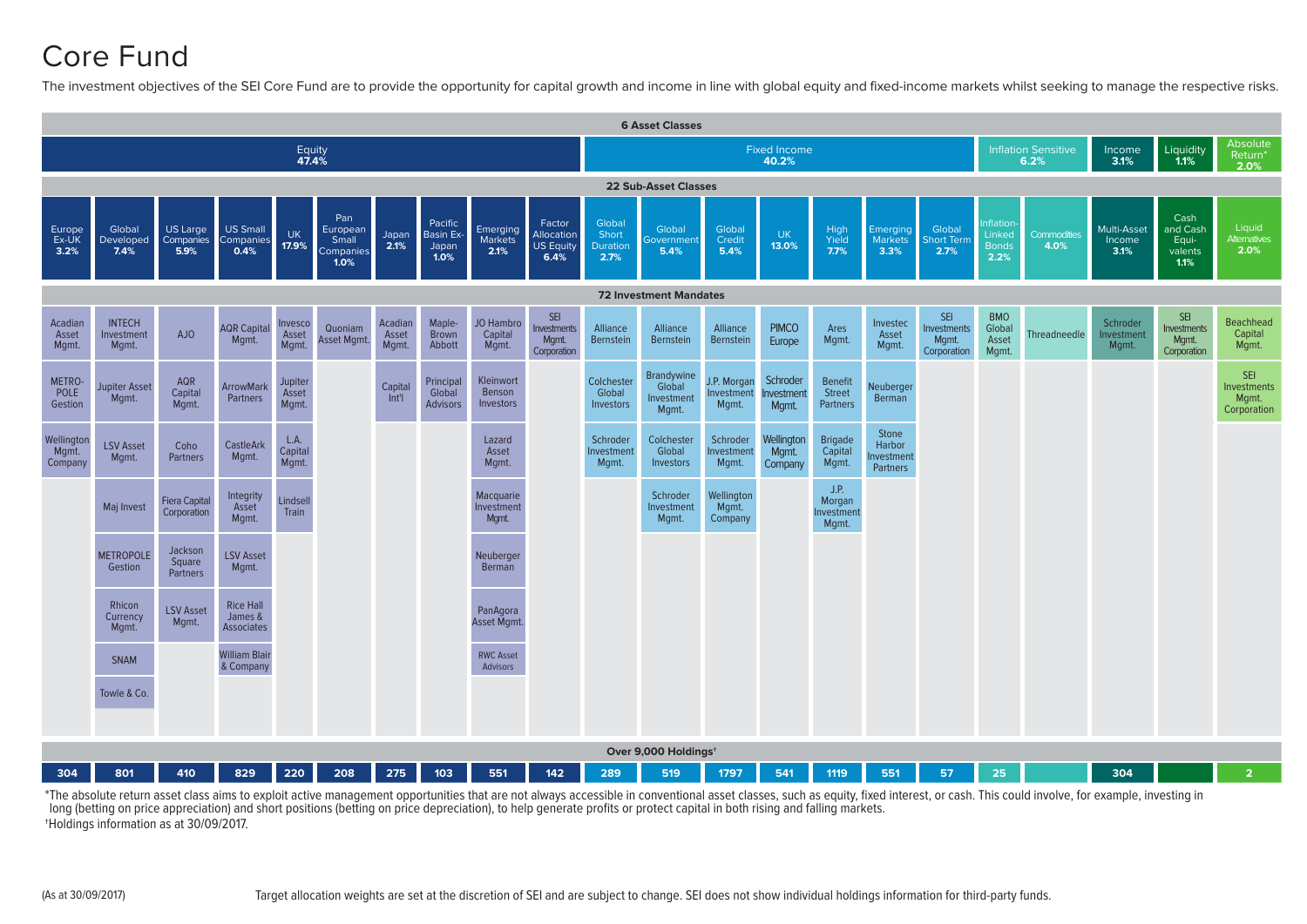## Balanced Fund

The investment objectives of the SEI Balanced Fund are to provide capital growth and income in line with global equity and fixed-income markets whilst seeking to manage the respective risks.



\*The absolute return asset class aims to exploit active management opportunities that are not always accessible in conventional asset classes, such as equity, fixed interest, or cash. This could involve, for example, inves (betting on price appreciation) and short positions (betting on price depreciation), to help generate profits or protect capital in both rising and falling markets. †Holdings information as at 30/09/2017.

#Where the allocation exceeds 20.0%, the UK Equity sub-asset class is comprised of the SGMF UK Equity Fund, the SGMF Quantitative UK Equity Fund and the SGMF Fundamental UK Equity Fund. Where the allocation is below 20.0%, UK Equity sub-asset class is comprised of only the SGMF UK Equity Fund. Holdings information for the SGMF UK Equity Fund only.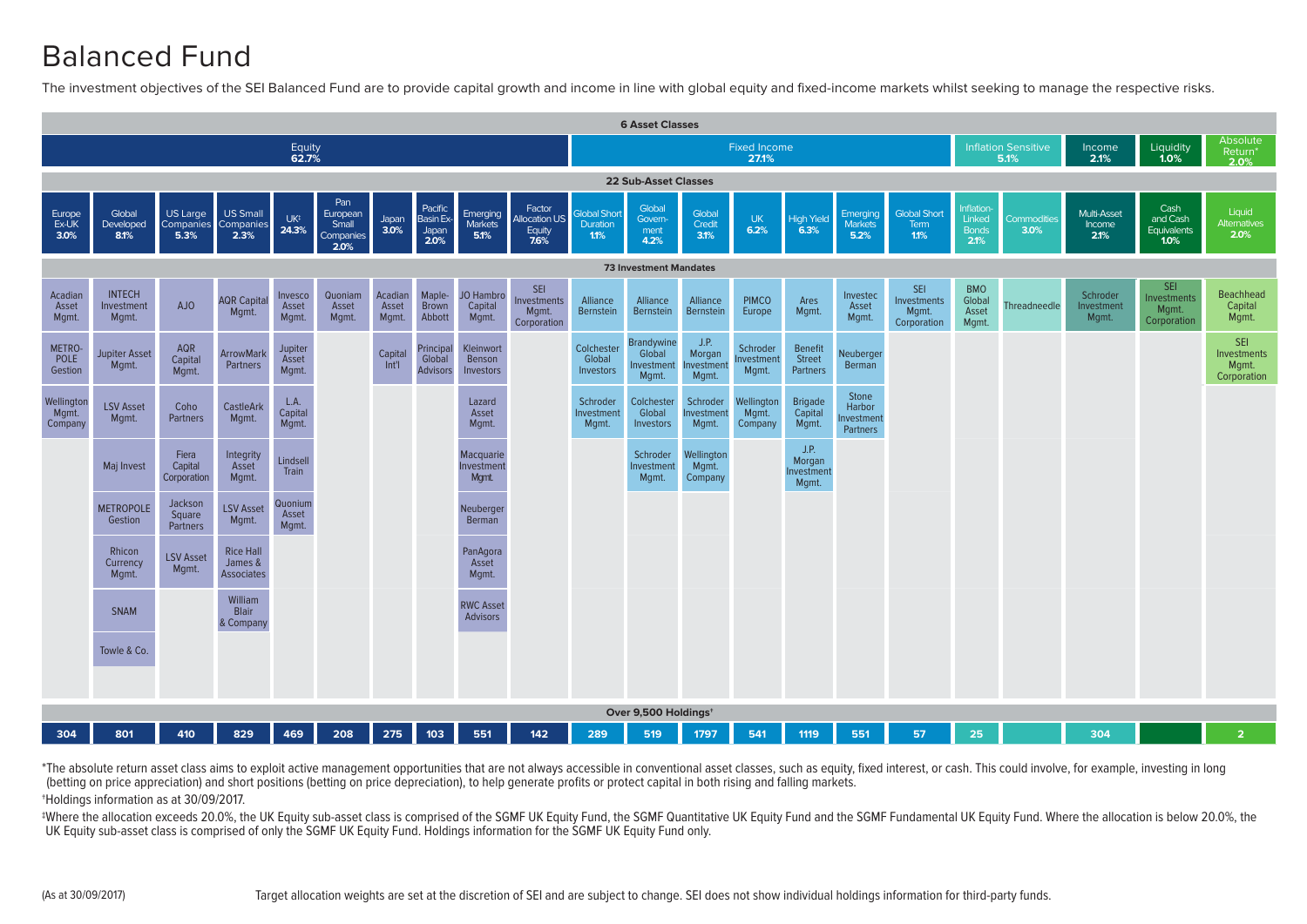## Growth Fund

The investment objective of the SEI Growth Fund is to provide capital growth and risk exposure predominantly in line with global equity markets.

| <b>3 Asset Classes</b>         |                                          |                                     |                                        |                               |                                            |                               |                                          |                                  |                                                  |                                             |                                    |                                                    |                                                         |                                   |                     |
|--------------------------------|------------------------------------------|-------------------------------------|----------------------------------------|-------------------------------|--------------------------------------------|-------------------------------|------------------------------------------|----------------------------------|--------------------------------------------------|---------------------------------------------|------------------------------------|----------------------------------------------------|---------------------------------------------------------|-----------------------------------|---------------------|
| Equity<br>80.0%                |                                          |                                     |                                        |                               |                                            |                               |                                          |                                  | Fixed Income<br>16.0%                            |                                             |                                    |                                                    | <b>Inflation Sensitive</b><br>4.0%                      |                                   |                     |
| <b>16 Sub-Asset Classes</b>    |                                          |                                     |                                        |                               |                                            |                               |                                          |                                  |                                                  |                                             |                                    |                                                    |                                                         |                                   |                     |
| Europe Ex-UK<br>4.0%           | Global<br>Developed<br>10.0%             | US Large<br>Companies<br>6.4%       | <b>US Small</b><br>Companies<br>3.1%   | $UK^*$<br>31.0%               | Pan European<br>Small<br>Companies<br>3.0% | Japan<br>3.0%                 | <b>Pacific Basin</b><br>Ex-Japan<br>2.0% | Emerging<br>Markets<br>8.0%      | Factor<br>Allocation<br><b>US Equity</b><br>9.5% | Global<br>iovernment<br>2.0%                | Global<br>Credit<br>2.0%           | <b>High Yield</b><br>6.0%                          | <b>Emerging</b><br><b>Markets</b><br>6.0%               | Inflation-<br>inked Bonds<br>2.0% | Commodities<br>2.0% |
| <b>62 Investment Mandates</b>  |                                          |                                     |                                        |                               |                                            |                               |                                          |                                  |                                                  |                                             |                                    |                                                    |                                                         |                                   |                     |
| <b>Acadian Asset</b><br>Mgmt.  | <b>INTECH</b><br><b>Investment Mgmt.</b> | AJO                                 | <b>AQR Capital</b><br>Mgmt.            | <b>Invesco Asset</b><br>Mgmt. | Quoniam Asset<br>Mgmt.                     | <b>Acadian Asset</b><br>Mgmt. | Maple-Brown<br>Abbott                    | JO Hambro<br>Capital Mgmt.       | SEI<br>Investments<br>Mgm.t<br>Corporation       | Alliance<br><b>Bernstein</b>                | Alliance<br><b>Bernstein</b>       | Ares Mgmt.                                         | Investec<br>Asset<br>Mgmt.                              | <b>BMO Global</b><br>Asset Mgmt.  | Threadneedle        |
| <b>METROPOLE</b><br>Gestion    | <b>Jupiter Asset</b><br>Mgmt.            | <b>AQR Capital</b><br>Mgmt.         | <b>ArrowMark</b><br>Partners           | <b>Jupiter Asset</b><br>Mgmt. |                                            | Capital<br>International      | Principal<br>Global<br><b>Advisors</b>   | Kleinwort<br>Benson<br>Investors |                                                  | Brandywine<br>Global<br>Investment<br>Mgmt. | J.P. Morgan<br>Investment<br>Mgmt. | <b>Benefit</b><br><b>Street</b><br><b>Partners</b> | Neuberger<br>Berman                                     |                                   |                     |
| Wellington<br>Mgmt.<br>Company | <b>LSV Asset Mgmt.</b>                   | <b>Coho Partners</b>                | CastleArk Mgmt.                        | L.A. Capital<br>Mgmt.         |                                            |                               |                                          | <b>Lazard Asset</b><br>Mgmt.     |                                                  | Colchester<br>Global<br>Investors           | Schroder<br>nvestment<br>Mgmt.     | <b>Brigade</b><br>Capital<br>Mgmt.                 | <b>Stone</b><br>Harbor<br>Investment<br><b>Partners</b> |                                   |                     |
|                                | Maj Invest                               | <b>Fiera Capital</b><br>Corporation | <b>Integrity Asset</b><br>Mgmt.        | <b>Lindsell Train</b>         |                                            |                               |                                          | Macquarie<br>Investment<br>Mgmt. |                                                  | Schroder<br>Investment<br>Mqmt.             | Wellington<br>Mgmt.<br>Company     | J.P. Morgan<br>Investment<br>Mgmt.                 |                                                         |                                   |                     |
|                                | <b>METROPOLE</b><br>Gestion              | Jackson Square<br><b>Partners</b>   | <b>LSV Asset Mgmt.</b>                 | Quonium Asset<br>Mqmt.        |                                            |                               |                                          | Neuberger<br>Berman              |                                                  |                                             |                                    |                                                    |                                                         |                                   |                     |
|                                | <b>Rhicon Currency</b><br>Mgmt.          | <b>LSV Asset</b><br>Mqmt.           | Rice Hall James &<br><b>Associates</b> |                               |                                            |                               |                                          | PanAgora Asset<br>Mqmt.          |                                                  |                                             |                                    |                                                    |                                                         |                                   |                     |
|                                | <b>SNAM</b>                              |                                     | <b>William Blair</b><br>& Company      |                               |                                            |                               |                                          | <b>RWC Asset</b><br>Advisors     |                                                  |                                             |                                    |                                                    |                                                         |                                   |                     |
|                                | Towle & Co.                              |                                     |                                        |                               |                                            |                               |                                          |                                  |                                                  |                                             |                                    |                                                    |                                                         |                                   |                     |
|                                |                                          |                                     |                                        |                               |                                            |                               |                                          |                                  |                                                  |                                             |                                    |                                                    |                                                         |                                   |                     |
|                                | Over 8,000 Holdings <sup>+</sup>         |                                     |                                        |                               |                                            |                               |                                          |                                  |                                                  |                                             |                                    |                                                    |                                                         |                                   |                     |
| 304                            | 801                                      | 410                                 | 829                                    | 469                           | 208                                        | 275                           | 103                                      | 551                              | 142                                              | 519                                         | 1797                               | 1119                                               | 551                                                     | 25                                |                     |

\*Where the allocation exceeds 20.0%, the UK Equity sub-asset class is comprised of the SGMF UK Equity Fund, the SGMF Quantitative UK Equity Fund and the SGMF Fundamental UK Equity Fund. Where the allocation is below 20.0%, the UK Equity sub-asset class is comprised of only the SGMF UK Equity Fund. Holdings information for the SGMF UK Equity Fund only. †Holdings information as at 30/09/2017.